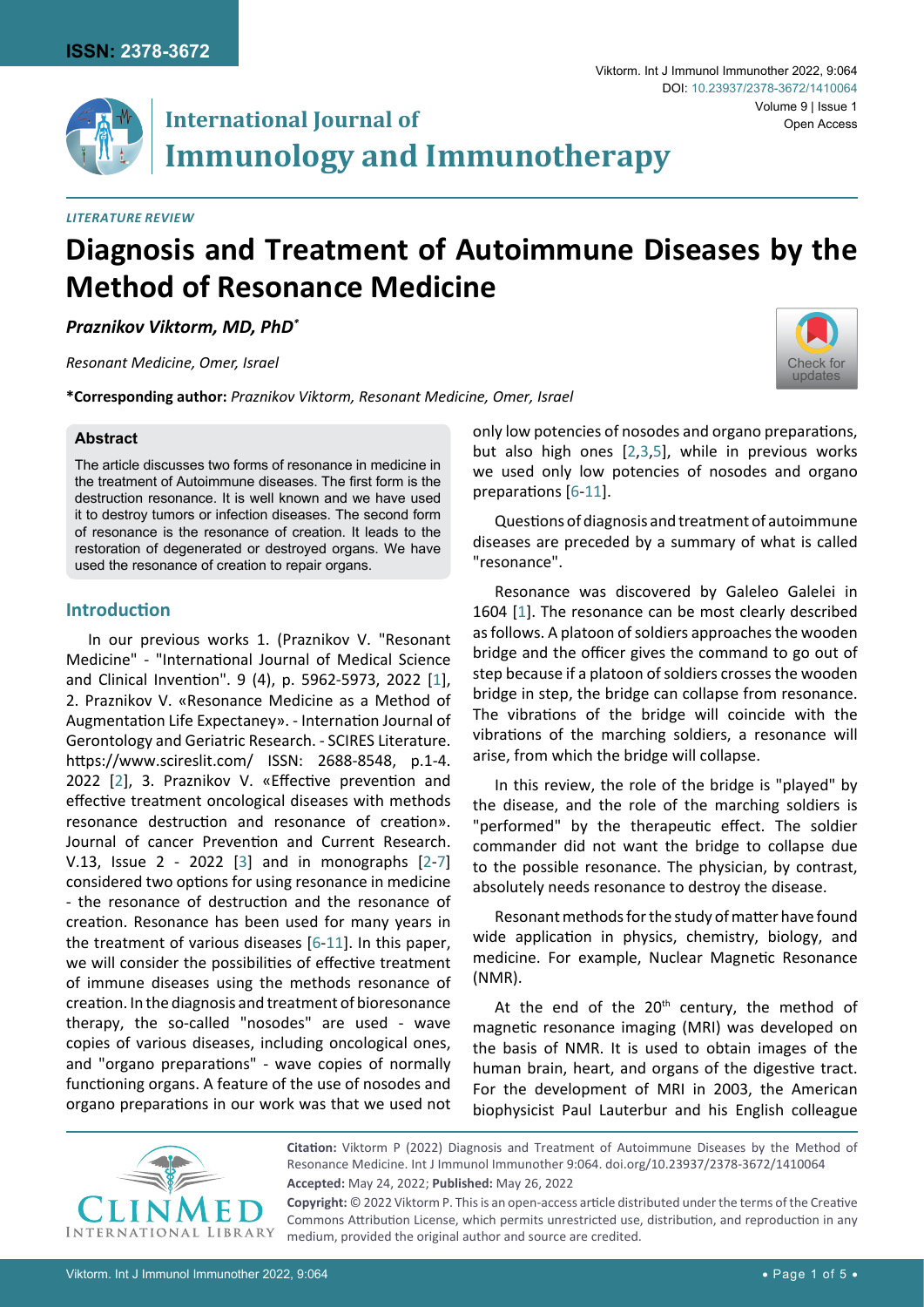Peter Monsfield were awarded the Nobel Prize in Physiology or Medicine.

In 1975, the German physician Frank Morell came to a completely logical conclusion that if a disease of the organs of the human body is inevitably accompanied by disturbances in their frequency rhythm, then the essence of treatment should be to suppress the emerging "unhealthy" vibrations and restore normal ones.

The vegetative resonance test - VRT, originally proposed in 1991 by the German scientist G. Schimmel [[12](#page-4-8)], allows one point to be examined. Testing only one biologically active point with it makes it possible to assess the state of not only all organs and systems, but also their interconnection.

A computer-based device for bioresonance therapy was created, which included both diagnostic and therapeutic parts. In a modern device for bioresonance therapy there is a large selector with diagnostic (they are also therapeutic) markers, information copies of diseases, which are called "nosodes" when it comes to a disease and "organo preparations" - information copies of healthy organs when a doctor deals with normal, not pathological organs or their parts. "Nosodes" are necessary for the identification and treatment of diseases and "organ products" for testing perfectly healthy organs or their parts. Nosodes are electronic markers about a disease and "organo preparations" information markers about a healthy organ or its part, recorded on a certain medium.

Each test drug has a wave effect on the patient. It is necessary to restore the spectral (frequency) harmony of the patient.

Waves associated with moving particles have nothing to do with the propagation of any electromagnetic field, i.e. to electromagnetic waves. In the physics of electromagnetic, acoustic and other waves, there is no analogue of waves associated with moving particles of matter. In other words, de Broglie waves are waves of a special nature. Particle wave theory has a lot to do with bioresonance therapy.

All cells, organs and organ systems have wave characteristics, which are a manifestation of the material world, and they can be controlled by a device for bioresonance therapy.

## **Resonance of Destruction**

## **Diagnostics using fracture resonance**

In the activity of a doctor using bioresonance therapy, a similar process takes place using modern technologies. Diagnostics is performed first. For this, the nosode of the alleged disease is displayed on the computer screen connected to the device for bioresonance therapy, and it is tested in the patient. If the nosode is "not tested", then there is no resonance and the arrow on the computer screen does not fall down in the middle of the screen. Therefore, the patient does not have the disease that is displayed by the nosode. In the same case, if the nosode is tested, a resonance arises between the patient and the test drug - the arrow on the computer screen falls and indicates that the patient has the disease, the name of which is the nosode. This is a diagnostic resonance, but not a curative one. This is how resonance diagnostics are carried out in bioresonance therapy.

### **Healing using destruction resonance**

To treat the identified disease, the doctor must destroy either the tumor or the infectious process with the help of resonance, and for this it is necessary to potentiate the nosode identified in the patient, i.e. find the potency of the nosode that will resonate with the pathological process in the patient and destroy the disease, in other words, a therapeutic resonance is needed. To do this, find that potency of the nosode (usually high), which leads to the fact that when testing this nosode in a patient, the arrow stops falling. Such a potency of the nosode leads to a resonant destruction of the structures of the disease. In other words, the informational content of the nosode in a certain potency is used for the resonant destruction of the structure of the disease, namely the treatment of the found disease. The doctor writes down the informational content of the potentiated nosode on the sugar crumbs and the patient takes this sugar crumbs and is thus treated, i.e. there is a resonant destruction of the structure of the disease.

The use of bioresonance therapy for the treatment of various diseases only of extremely low potencies, as in classical homeopathy, did not allow and does not allow to effectively treat many diseases, including oncological diseases, many infectious diseases, etc. In other words, for many years there has been a crisis in bioresonance therapy, and thus, in general, in resonance medicine. This can be seen in the materials of the annual scientific conferences on bioresonance therapy [\[4](#page-4-7)].

When it is said that drugs are used in works that exceed the LM potency of drugs, they mean those potencies that are prepared electronically [[6](#page-4-3)-[11](#page-4-4)].

... The prepared classical homeopathic preparations and the electronic potentiation preparations, which are used in bioresonance therapy, do not fundamentally differ from each other. We have not seen in the literature indications of the difference between homeopathic preparations prepared by the usual, classical method and preparations of electronic potentiation.

Since 2016, materials have been published on the use of high potency drugs for treatment [[6](#page-4-3)-[11](#page-4-4)]. It was found that drugs of high and ultra-high potency do not cause any side effects, including toxic effects on sick and healthy people. However, high potency drugs have proven to be extremely effective in the treatment of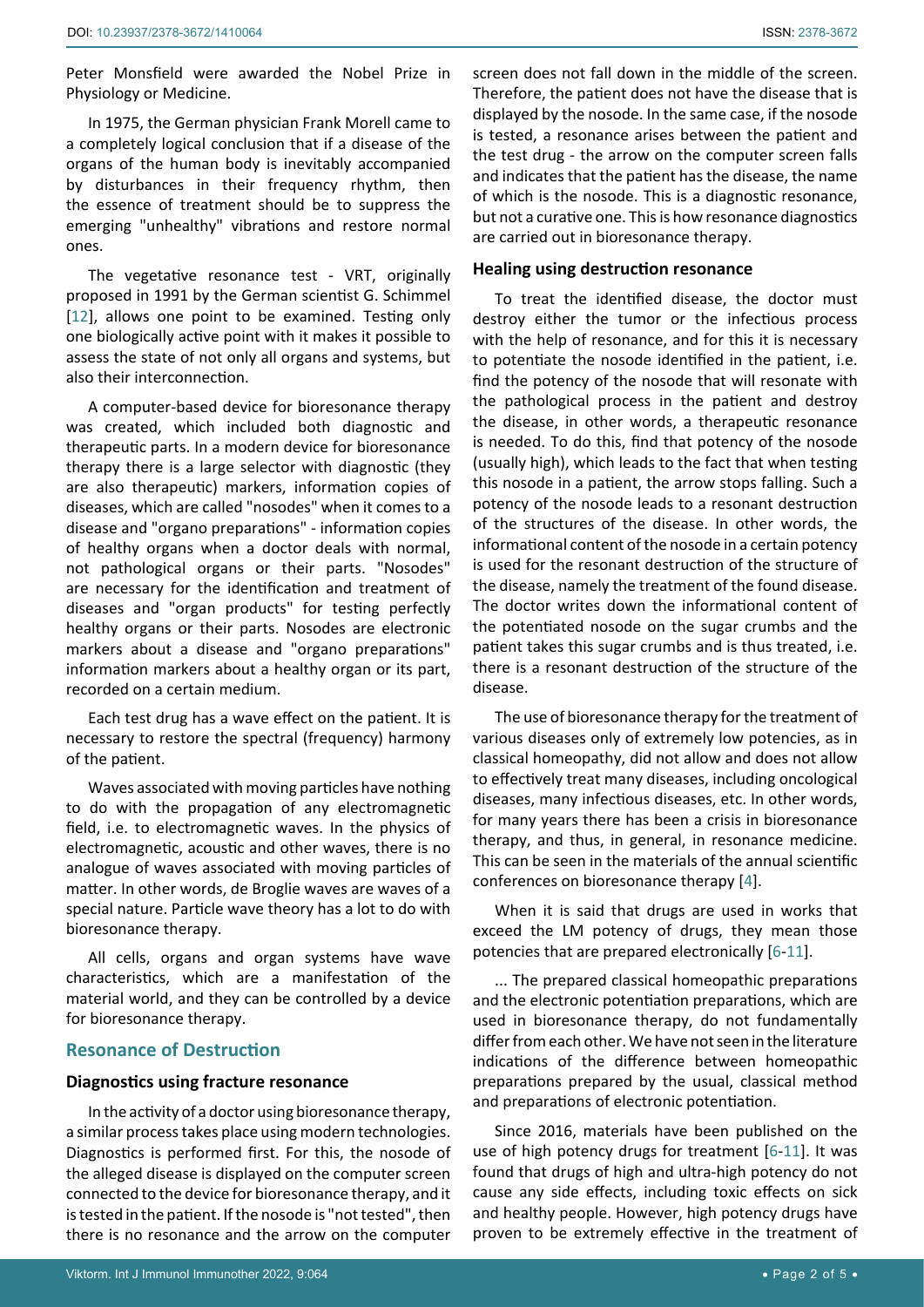severe and extremely serious diseases such as cancer, infectious diseases, including HIV, stones and cysts in organs [[6](#page-4-3)-[11](#page-4-4)]. In particular, metastatic forms of oncology are effectively treated. It has been established that all those forms of oncological diseases that are in the selector of the device for bioresonance therapy are effectively treated with drugs of high and ultra-high potencies.

Treatment of patients with nosode preparations exceeding the LM potency (hereinafter - in the F-potency) was not an end in itself. This method was found in Leche.

## **Resonance of creation**

Since 2016, materials have been published on the use of the second direction of therapeutic resonance - "resonance of creation" [[6](#page-4-3)[-11](#page-4-4)]. Resonance can not only destroy, for example, diseases, but also create lost biological structures. This made it possible to treat degenerative diseases.

Resonance can be not only a "resonance of destruction", but also a "resonance of creation". This is obviously due to the fact that it is not easy to imagine how the coincidence of frequencies leads to a response that is not destructive, but constructive. In this review, we have presented illustrations of how resonance can be not only destructive, but also constructive, in particular for the treatment of degenerative diseases.

In the treatment with the help of the resonance of destruction, nosodes of diseases were used, from which preparations in the F potency were prepared. This principle has not been effective in the treatment of degenerative diseases. The creation and formation of the principle of "resonance of creation" became possible only as a result of the fact that not nosodes, but orano products exceeding the LM potency were used for treatment. Without organo preparations in the F potency, it is impossible to imagine the use of this principle.

This review presents material related to the treatment of degenerative diseases. This means that treatment is nothing more than the process of restoring organs or organ systems that have undergone changes as a result of diseases or as a result of an aging degenerative process.

Degenerative diseases can also be congenital. It is clear that a significant part of congenital diseases is a consequence of the underdevelopment of an organ or organ system.

In practice, most often after an illness, for example, inflammation or as a result of the senile process, the level of health of the organ falls down to its destruction. Such an organ requires restoration (rehabilitation). The resonance of creation makes it possible to restore an organ or part of it.

Organo preparations are wave preparations (wave copies) of healthy organs or parts of them. Nosodes are wave drugs of the disease.

In the selectors of hardware and software complexes for bioresonance therapy, there are various organo preparations. For the restoration, rehabilitation of organs, we used organo preparations in the F potency. They were done in the same way as the F potency nosodes.

# **Diagnostics of the Degenerative Process by the Method**

## **Vegetative resonance test**

When a patient is tested for a destroyed organ by a tumor, degenerative processes or inflammation, it is no longer tested as normal. In other words, it is tested as problematic. Those on the computer screen, an arrow falls in the middle of the screen, which indicates that the organo preparation has been found correctly. There is a resonance between the organo preparation and the patient. This is a diagnostic resonance, but not a curative one.

# **Treatment of the degenerative process using the resonance method creation**

We find the potency of the organo preparation that leads to resonance with the affected organ, namely, the termination of testing this organ or organ section as problematic. In this case, the arrow stops falling on the computer screen. It is a therapeutic resonance, but not diagnostic. The doctor prepares preparations of healthy organs in the F potency for the patient, writes them down on the sugar crumbs, which the patient takes.

## **Autoimmune diseases**

Autoimmune diseases are a wide class of diseases of heterogeneous clinical manifestations that develop as a result of pathological production of autoimmune antibodies or the multiplication of autoaggressive clones of killer cells against healthy, normal body tissues, leading to damage and destruction of normal tissues and the development of autoimmune inflammation [[12](#page-4-8)-[15\]](#page-4-9).

The main characters of adaptive immunity - B and T - lymphocytes. They originate from bone marrow stem cells. B cells are specialized to fight bacteria, viruses, and cancer cells. They secrete proteins - antibodies that attach to disease-causing organisms and help break them down. Thymosin is a hormone of the thymus gland (thymus) that supports the functioning of B and T cells. T cells primarily attack and destroy foreign bodies such as cancer cells and transplants. Helper T cells are lymphocytes that mature in the thymus, and those that mature in lymphocytes are B lymphocytes. The leading role in the autoimmune process is played by autoimmune lymphocytes, which mistake the cells of their own body for foreign ones and attack them.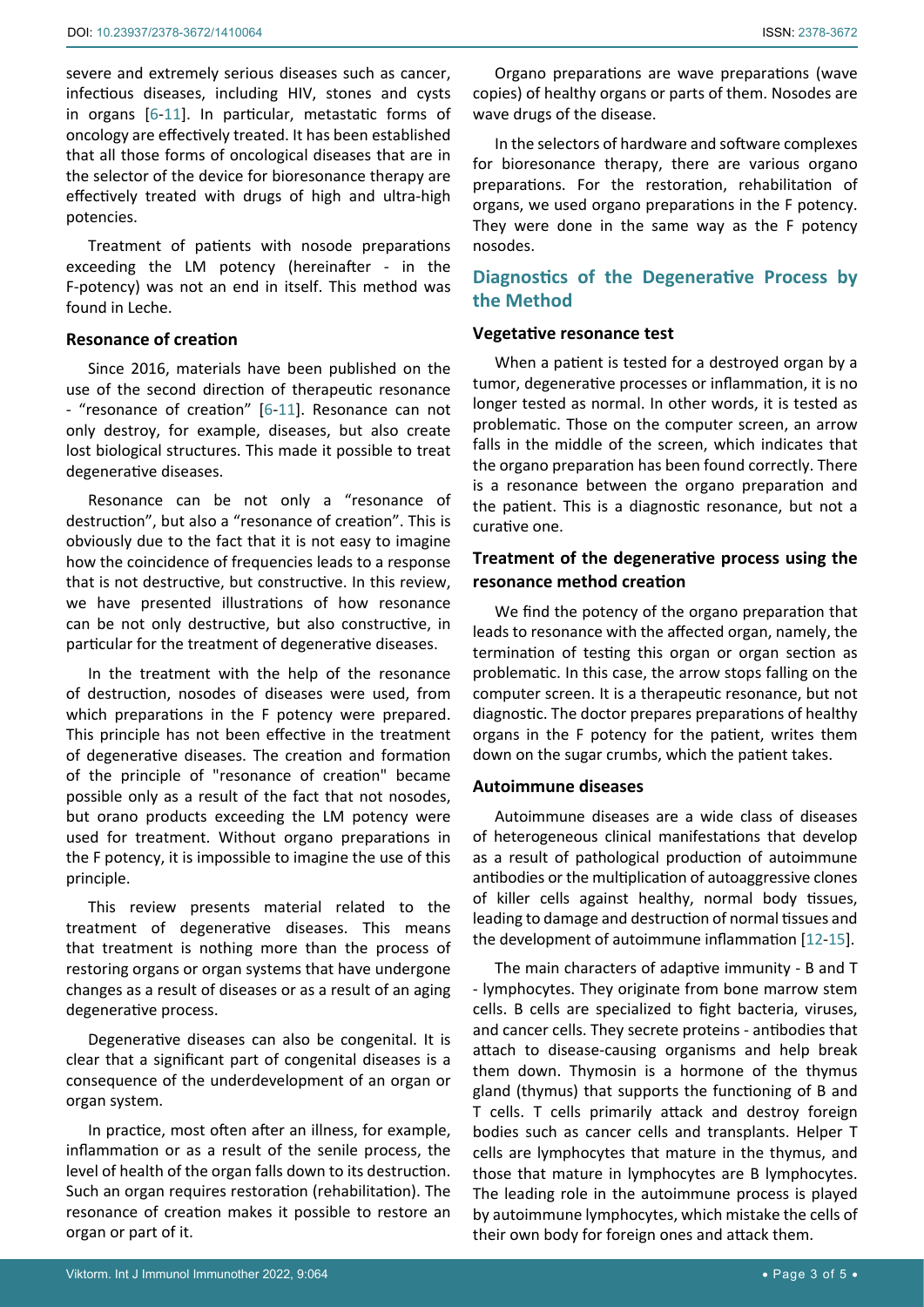In a healthy state, with their completely normal functioning, they (autoimmune lymphocytes) are contained in small quantities and do not attack any structures.

So, autoimmune diseases are caused by a dysfunction of the immune system as a whole or its individual components. In particular, suppressor T-lymphocytes are involved in the development of systemic lupus erythematosus, myasthenia gravis or diffuse toxic goiter. In these diseases, there is a decrease in the function of this group of lymphocytes, which normally inhibit the development of the immune response.

Thus, in autoimmune diseases, the immune system perceives tissues as foreign elements and begins to damage them. In contrast, in the normal state of the body, the immune system exerts tight control over such a cell. But under certain conditions, for example, with aging of lymphocytes, their degeneration, degeneration of the lymphatic system as a whole, violation of their own functions in the human body, control over such cells can be lost and as a result they begin to act in such a way that they destroy already normal, full-fledged cells. This is how an autoimmune disease develops.

With the development of systemic lupus erythematosus, myasthenia gravis or diffuse toxic goiter, suppressor T-lymphocytes are involved. We repeat - in these diseases, there is a decrease in the function of this group of lymphocytes, which normally inhibit the development of the immune response and prevent the aggression of the body's own tissues.

### **Possible reasons**

Degeneration, aging of lymphocytes and, in general, the lymphatic system of organs is a necessary condition, but not always sufficient for the occurrence of an autoimmune process. Other causes of autoimmune disease are also important.

Exposure to the external environment - such as infection or others (inflammation and secreted biologically active substances) promote the entry of lymphocytes into tissues and the activation of autoreactive clones of T cells, which leads to tissue damage and the maintenance of autoimmune processes, further developing an organ-specific autoimmune disease.

Thus, the production of pathological antibodies of pathological killer cells can be associated with the infection of the body with such an infectious agent, the antigenic determinants (epitopes) of the most important proteins of which resemble the antigenic determinants of the host tissues. It is by this mechanism that glomerulonephritis develops after a streptococcal infection or autoimmune reactive arthritis after gono. The autoimmune reaction can also be associated with the destruction or necrosis of tissues caused by an

infectious agent, or a change in their antigenic structure so that the diseased tissue becomes immunogenic for the host organism. It is by this mechanism that autoimmune chronic active hepatitis develops after hepatitis B.

The third possible cause of an autoimmune reaction is a violation of the integrity of tissue (histo-hematous) barriers, which normally separate some organs and tissues from the blood and, accordingly, from the immune aggression of the host's lymphocytes.

The fourth possible cause of the body's autoimmune reaction is a hyperimmune state (pathologically enhanced immunity) or an immunological imbalance with a violation of the "selector", suppressing autoimmunity, thymus function or with a decrease in the activity of the T-suppressor subpopulation of cells and an increase in the activity of killer and helper subpopulations.

# **Treatment**

Immunosuppressants: Azathioprine, prednisone, thymodepressin, cyclophosphamide, cyclosporine. Biologically active agents: TNF-a blockers (infliximab, adalimumab, etanercept, CD40 receptor blockers: Rituximab, T-lymphocyte differentiation blockers halofuginone.

# **Diagnostics and treatment of an autoimmune process by the method of resonance medicine**

Is it possible to cure the degradation, "aging" of lymphocytes, return them to a normal, nondegenerated state and thereby exclude the possibility of lymphocytes attacking normal tissues? Lymphocytes are part of the whole lymphatic system, including the lymph nodes. Degeneration of lymphacytes is part of the degeneration of the entire lymphatic system. This is why it is extremely important to heal the degenerated lymphatic system.

It was suggested that the beta cells of the pancreas in diabetes mellitus could be restored by means of creative resonance therapy and this was the way to cure diabetes mellitus. A fundamentally similar process is possible with the loss of the substantia nigra of the midbrain in Parkinson's disease and with the degradation of the myelin sheath during multiple sclerosis. Creative resonance therapy is able to restore lost morphological formations and provide a way to cure Parkinson's disease and multiple sclerosis [[6](#page-4-3)-[11\]](#page-4-4).

For a complete cure of these diseases, it is important to what extent it is possible to restore the functional state of the lymphatic system and its part - lymphocytes in the listed autoimmune diseases.

In patients with autoimmune diseases, organ products were tested: lymph nodes, "lymphocytes". It turned out that in all nineteen patients with various